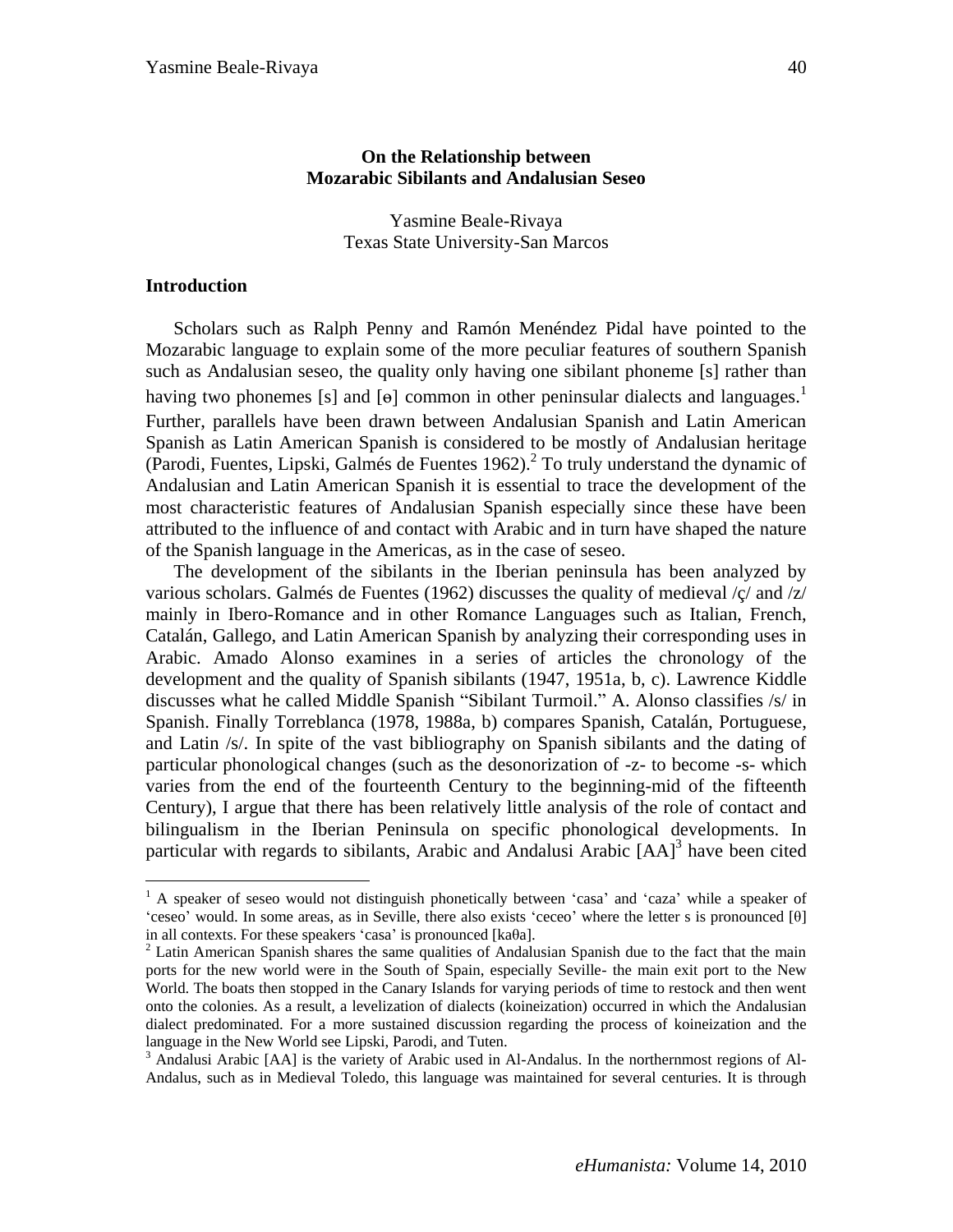in so far as they inform the quality and the perception of early Castilian sibilants. Developments which have been difficult to explain through principles of internal linguistic processes have been attributed to the influence of Andalusi Arabic or Mozarabic but, to date, there has been no study which directly places the data of the Mozarabic documents of Toledo within the chronology of the development of the Iberian sibilants identifying how the interaction of these languages confirms or denies influence or causation for seseo. Nor has there been a comparison of those geographical areas known to have been important Mozarabic communities in which dialects with seseo exist today.

This paper seeks to place the Mozarabic data within the chronology of Castilian development in order to determine the relationship between the sibilant systems of both languages. In particular, I analyze the sibilant phonemes of both Romance and Arabic origins used in the collection of legal documents in Andalusi Arabic of the Mozarabs of Toledo of the twelfth and thirteenth centuries and compare the data found within these to that of early Castilian. I argue that the data challenges us to reassess the simple paradigm of Mozarabic causation for Andalusian seseo. Further, given the discord between the geographical area of seseo in the Iberian Peninsula and the area historically populated by the Mozarabs, I contend that the case for Mozarabic influenced seseo has not been satisfactorily proven (Asín, Kern, Galmés de Fuentes 1983). Rather, the idea of Mozarabic influenced seseo seems to be motivated by extra-linguistic considerations. In particular, the idea may have been perpetuated by philological scholars of the late nineteenth Century such as Francisco Simonet (1867) and Francisco Pons Boigues whose preoccupations with establishing a continuous lineage between the Visigothic kingdoms and denying the "semitic" heritage of Spain as argued for by Francisco Fernández y González may have lead to shallow conclusions (Martin-Márquez 27-60). Monroe has argued that "since Menéndez Pidal"s work was far superior in quality and reliability to that of his contemporaries, the unfortunate conclusion was drawn that Romance philology was more reliable than Arabic studies" (246-63). The general assumption that data presented in early works of Romance philology was reliable would explain why, although the Mozarabic theory has not been fully explored, it continues to be perpetuated by contemporary scholars and linguists in particular.<sup>4</sup> Finally, given the considerations of this article, I explore some alternative solutions for the development of Andalusian seseo.

### **The Development of the Spanish Sibilant Phonemes**

<u>.</u>

contact with this language that Arabic words and expressions are said to have entered into the Castilian-Spanish language. For more on this topic, see Corriente, Beale-Rosano-Rivaya, and Ferrando Frutos.

<sup>&</sup>lt;sup>4</sup> For further reading on the debate of the extent and role of the Arabic influence on the formation of a Spanish identity consult Gómez, Vidal Delgado León, Fanjul, Castro, Catlos, Chalmeta, and Sánchez Albornoz.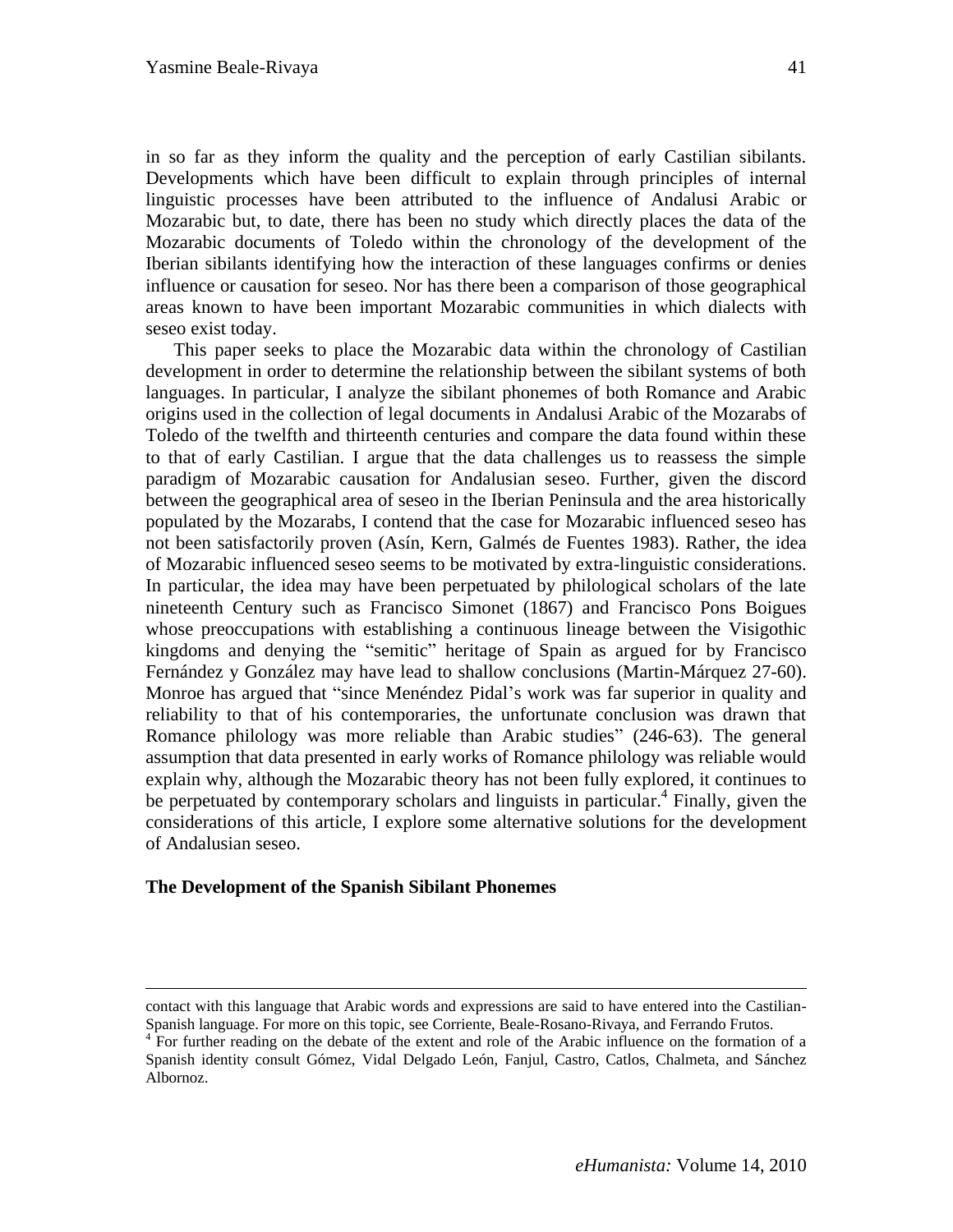To help in understanding the development of the phonological characteristics of "seseo" and "ceseo" in Spanish, I summarize here the historical evolution of the sibilant phonemes from Latin to Spanish.<sup>5</sup>

### **Figure 1: Latin Consonant System**

|                   | Bilabial | Labio-Dental Dental Alveolar |                |             | Velar-<br>Glottal |
|-------------------|----------|------------------------------|----------------|-------------|-------------------|
| Plosives $/b'/p/$ |          |                              | $/d/ \sqrt{t}$ |             | /g/K/             |
| fricatives        |          | /f/                          | $\sqrt{s}$     |             | /h/6              |
| nasals            | /m/      |                              |                | /n/         |                   |
| laterals          |          |                              |                | $\Lambda$ / |                   |
| trills            |          |                              |                | /r/         |                   |

As can be seen in Figure 1, Latin had two productive fricative consonants: one sibilant, the voiceless dental /s/ (lat: casa), and the bilabial /f/ (lat: ferro). Phonological changes to Vulgar Latin contributed to the creation of a much more complex consonantal system in Middle and Modern Spanish.<sup>7</sup>

### **Figure 2: Modern Spanish Consonant System<sup>8</sup>**

|            | <b>Bilabial</b>  | Labio-Dental Dental         |                         | Alveolar              | Palatal          | Velar-<br>Glottal     |
|------------|------------------|-----------------------------|-------------------------|-----------------------|------------------|-----------------------|
| Plosives   | $/b$ / $p$ /     |                             | $/d/ \sqrt{t}$          |                       |                  | $/g/$ /k/             |
| fricatives | $/b/$ / $\phi$ / | $/f/$ /v/                   | $/ \theta / / \delta /$ | $\frac{ S }{Z}$       |                  | $\frac{1}{x}$ /x/ /h/ |
| Affricates |                  | /t $\int$ //t $\frac{7}{2}$ |                         |                       |                  |                       |
| nasals     | /m/              |                             |                         | /n/                   | $\sqrt{n}$       |                       |
| laterals   |                  |                             |                         | $/1/$ / $\frac{1}{2}$ | $ \chi /\gamma $ |                       |

 $\overline{a}$ <sup>5</sup> Based on the following models: Harris, Lloyd, Penny, Lapesa.

 $^6$  /h/ was eliminated in Latin by the 1<sup>st</sup> Century BC: (Penny 52-53).

<sup>&</sup>lt;sup>7</sup> It is generally accepted that Modern Spanish developed from Vulgar Latin which was the oral Latin. Vulgar Latin tended towards simplification such as: the loss of the case system, simplification of vowel system, voiceless phonemes became voiced intervocalically, changes in verb tenses (Lloyd 2-6, Penny 2- 4).

<sup>&</sup>lt;sup>8</sup> Only the main sounds of the Castilian have been included while dialectal variations have not as the purpose of this chart is to depict the main results of historical phonological changes rather than describe all of the phonetic variations.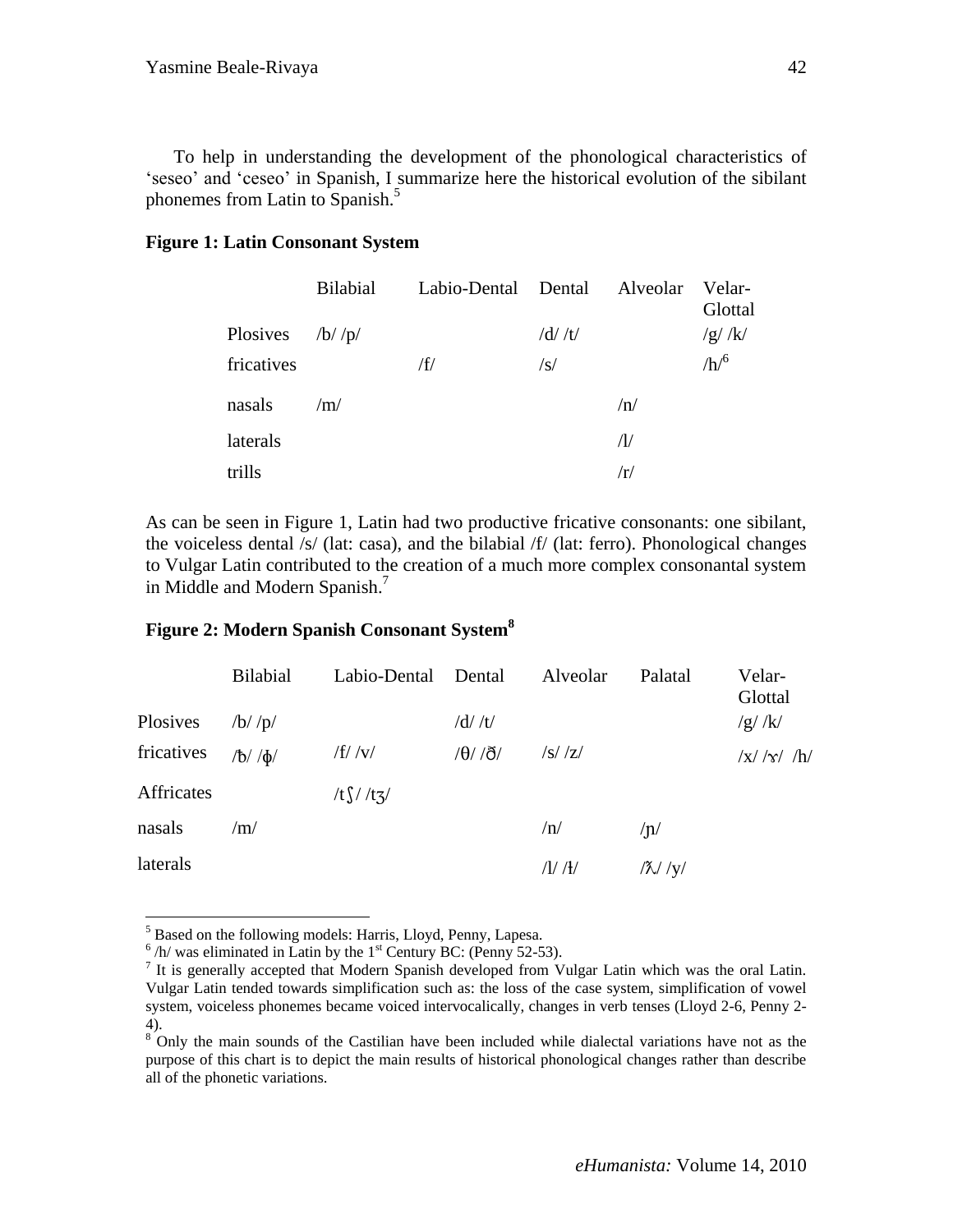| Trills | $\pi / \pi /$ |
|--------|---------------|
|--------|---------------|

Even a superficial analysis of Figures 1 and 2 reveals the extensive development of the phonetic system in Spanish. There are many more allophones and sound variations in Modern Spanish than there were in Vulgar Latin. For example, while Latin had only two productive fricative consonants, modern Spanish has 11. Figure 3 details the relevant phonological changes from Latin to Spanish.

# **Figure 3: Creation and Evolution of the Spanish Sibilants, Velar Fricatives, and Affricates**

| Latin            | <b>Example</b>                               | <b>Old Spanish</b>          | <b>Modern</b><br><b>Castilian</b> | <b>Final Result</b>                           |
|------------------|----------------------------------------------|-----------------------------|-----------------------------------|-----------------------------------------------|
| $\sqrt{s}$       | <b>SAPERE</b><br><b>CASA</b><br><b>MINUS</b> | ${\bf S}$                   | ${\bf S}$                         | Saber [saber]<br>Casa [casa]<br>Menos [menos] |
| $/t/ + [i]/C_$   | <b>MARTIU</b>                                | ts                          | $\Theta$                          | Marzo [mareo]                                 |
| $/k/ + [i/e]$    | <b>CALCEA</b>                                | $t \int -\gamma t s / +c$   | $\Theta$                          | Calza [kaloa]                                 |
|                  | <b>QUINQUE</b><br><b>DICIT</b>               | $t \int -\frac{d}{dx}$ /v_v |                                   | Cinco [oinko]                                 |
|                  |                                              |                             |                                   | Dice [diee]                                   |
|                  | <b>HORDEOLUS</b>                             | ts                          | $\Theta$                          | Orzuelo [orouelo]                             |
| $/kt/+[i]$       | <b>DIRECTIARE</b>                            | ts                          | $\Theta$                          | Aderezar                                      |
|                  |                                              |                             |                                   | [adereear]                                    |
| [ttj]            | <b>MATTTIANA</b>                             | $tts \rightarrow ts$        | $\Theta$                          | Manzana                                       |
|                  |                                              |                             |                                   | [manoana]                                     |
| [kkj]            | <b>BRACCIU</b>                               | $kks$ -> $ks$ ->ts          | $\Theta$                          | Brazo [braoo]                                 |
| $Pt+[j]$         | <b>CAPTIARE</b>                              | ts                          | $\Theta$                          | Cazar [caear]                                 |
| $K+#$ (e/i)      | <b>CENA</b>                                  | ts                          | $\Theta$                          | Cena [eena]                                   |
| $Sk+(e/i)$       | <b>PISCIS</b>                                | ts                          | $\Theta$                          | Peces [peoes]                                 |
| $KK+(e/i)$       | <b>FLACIDU</b>                               | ts                          | $\Theta$                          | Lazio [laoio]                                 |
| $T+(v)$ y        | <b>PUTEU</b>                                 | dz                          | $\Theta$                          | Pozo [pooo]                                   |
| $K+(v)$ (e/i)    | <b>ERICIU</b>                                | dz                          | $\Theta$                          | Erizo [erioo]                                 |
|                  | <b>VICINU</b>                                |                             |                                   | Vecino [veoino]                               |
| Word initial /i/ | <b>IUSTUS</b>                                | $d_3$                       | $\mathbf X$                       | Justo [xusto]                                 |
| $V + / k$        | <b>OKULO</b>                                 | 3                           | $\mathbf X$                       | Ojo [oxo]                                     |
|                  |                                              |                             |                                   |                                               |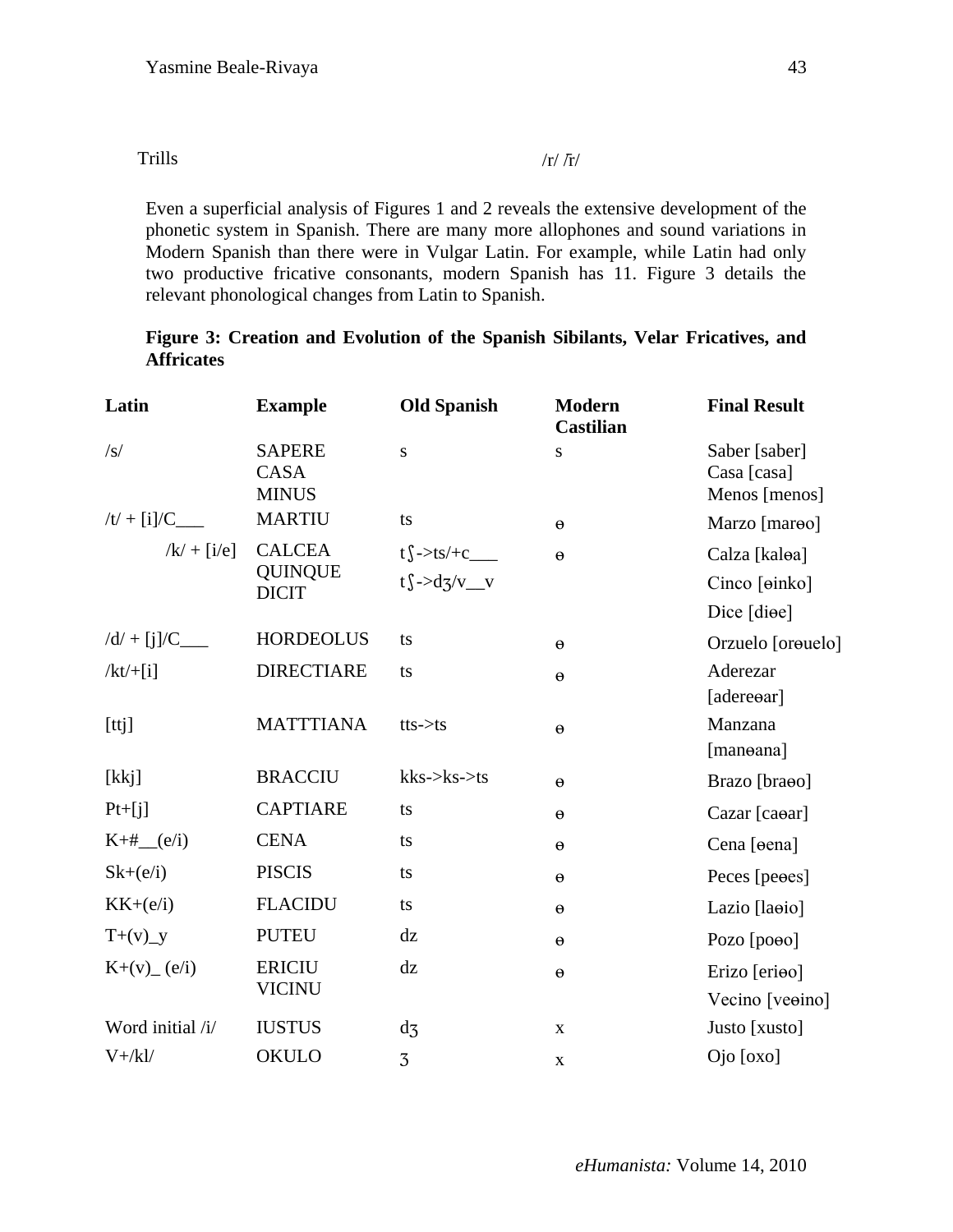| $V + /g$ ]/              | <b>TEGULA</b>  | 3   | X        | Teja [texa]            |
|--------------------------|----------------|-----|----------|------------------------|
| $Kt+[i/e]$               | <b>PACE</b>    | t S | $\theta$ | Paz $[paθ]$            |
| $(cons)$ Pl              | <b>AMPLU</b>   | t   | t∫       | Ancho [ant $\Omega$ ]  |
| $(\text{cons})\text{CL}$ | <b>MANCLA</b>  | t   | t S      | Mancha [mant $\int$ a] |
| (cons)FL                 | <b>INFLARE</b> | t   | t        | Inchar [int $\int$ ar] |
| Lt                       | <b>MULTU</b>   | t   | t S      | Mucho [mut $\Omega$ ]  |

As can be seen in Figure 3, there were a multitude of Latin combinations that contributed to the development of the sibilant system. What the chart above does not explore is the different stages of general development. Figure 4 below outlines the period this study focuses on Medieval or Early Castilian to Modern Castilian and Andalusian.

# **Figure 4: Development from Medieval Castilian to Modern Castilian and Andalusian**

| <b>Medieval Stage</b> ts |             | dz |    |   |    |     | 3   |
|--------------------------|-------------|----|----|---|----|-----|-----|
| Orthography              | $\mathbf c$ | z  | Ss | S |    | X   | j/g |
| <b>Modern</b>            |             |    |    |   |    |     |     |
| <b>Castilian</b>         | $\Theta$    |    |    |   |    |     |     |
| <b>Phonology</b>         |             |    |    |   |    |     |     |
| Orthography              | C/Z         |    | S  |   | Ch | ]/g |     |
| <b>Andalusian</b>        | S           |    |    |   |    |     |     |
| <b>Phonology</b>         |             |    |    |   |    |     |     |

In Medieval Castilian, the phonological system was still developing. There were 7 phonemes represented by different graphemes. The row detailing on Modern Castilian Phonology really reflects the language as of the sixteenth Century (Kiddle 328). In addition, the chart assumes a progression in development from Castilian to Andalusian rather than treating the development of the two dialects as separate and disconnected. The implication is that the Andalusian we know today is in fact a progression or a further development from Castilian and not an independent language.

The Mozarabic theory would rather invoke a separate development for Andalusian and assume that Andalusian features "seseo," argued to be of Mozarabic influence, while Castilian is of Northern Spanish origin and having the feature of 'ceseo.' However, the chart does not do justice to the complexity of the development of the Andalusian sibilant system. In addition, this chart is not intended to suggest that there are no dialectal variations within Andalusian. For example, in Almería we find "seseo," while in Sevilla there is 'ceceo.' Sevillan 'ceceo' is considered an odd or amusing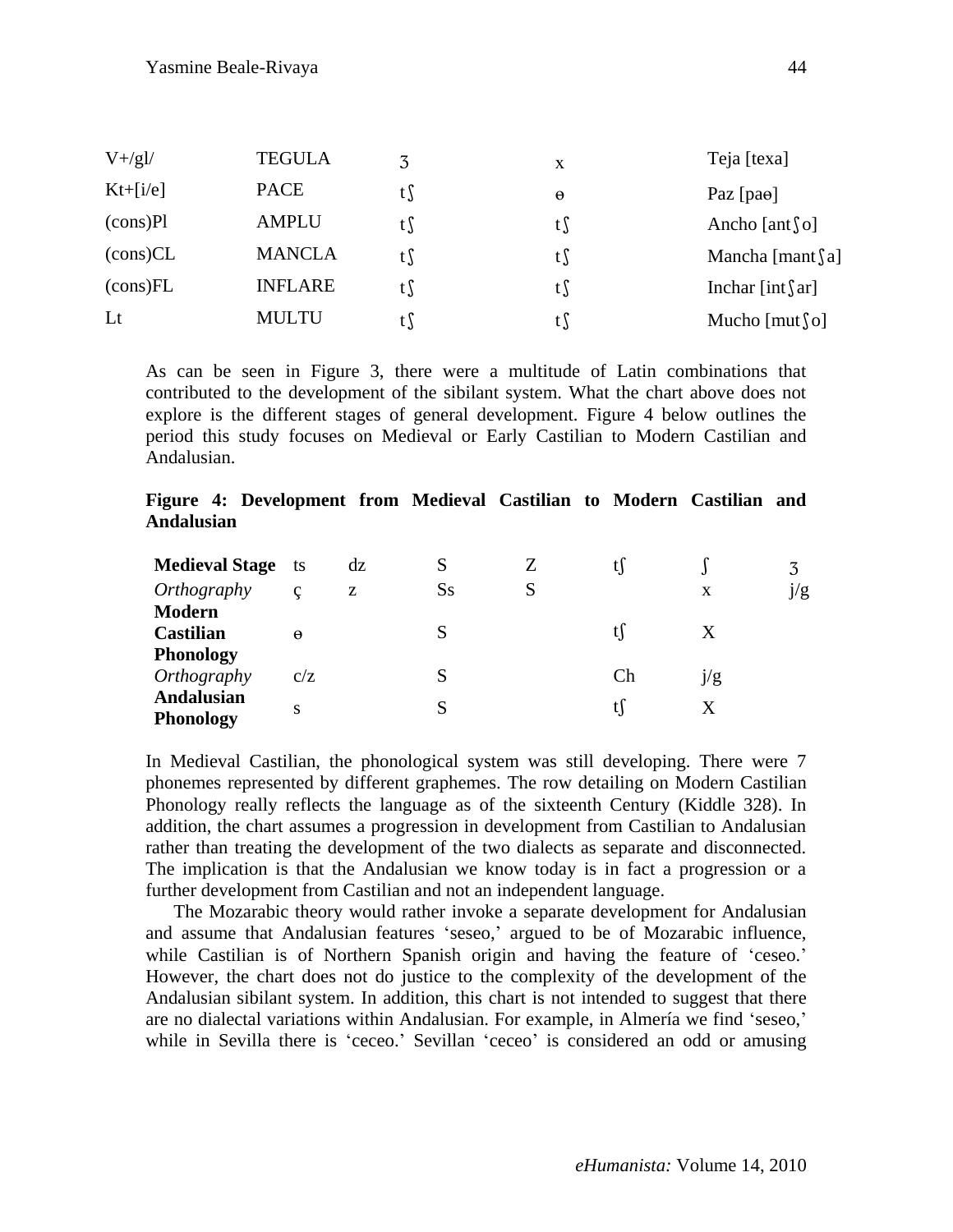feature even for Andalusian speakers. However, the focus of this paper is not the varieties of Andalusian but rather on the general characteristics of this dialect.

The development of Andalusian Spanish can be characterized as follows: the resulting [ts] in the Medieval stage undergoes de-affrication to become [s] while in other dialects, such as Castilian, [ts] becomes [θ]. Castilian [θ] developed via the following process:  $\sqrt{ts}$   $\rightarrow$   $\sqrt{t}\theta$   $\rightarrow$   $\sqrt{\theta}$ . According to Penny, the Castilian Spanish phoneme [θ] then became [s] in Andalusin (88-90). Harris, on the other hand, argues that /ts/ becomes /s/ directly Andalusian (190, 197). No matter the proposal one adopts, the final result for Andalusian Spanish is [s].

The central question regarding the development of Andalusian is: what is the causal element for the phonological changes in this dialect of Spanish? Is Andalusian seseo the result of internal transformations or did Mozarabic influence Andalusian through linguistic contact? Can we look at Mozarabic to resolve the debate of whether Andalusian developed independently from Castilian or rather as a progression of Castilian? What implications does this have for our understanding of the role of linguistic contact in Medieval Spain and the relative importance of the Mozarabs for modern Spain?

#### **The Mozarabic Sibilants**

 $\overline{a}$ 

The Mozarabic community, those Christians who found themselves in Al-Andalus after the conquest and remained within the territory throughout the Al-Andalus period (711-1492), became highly Arabized, spoke AA as well as Mozarabic, a Romance written in Arabic characters.<sup>9</sup> Both of these languages were contemporary to each other and to early Castilian.

The data analyzed here is drawn from the collection of Mozarabic documents of twelfth and thirteenth Century Toledo currently housed in the Archivo Histórico Nacional and the Archivos catedralicios y capitulares of the Cathedral of Toledo, as well as from Francisco Simonet's early glossary. This collection of documents has been studied in important works. Francisco Pons Boigues was the first to write about the content of the documents. The most famous and still most relevant work on this collections is the edited work by González Palencia, and most recently Ignacio Ferrando Frutos produced a philological study of the Andalusi Arabic contained within the documents.

They are a collection of legal documents (wills, deeds, exchanges of property) from post-Reconquest Toledo and are written in Andalusi Arabic for use by parties entering into contract mainly with the Church but also used by lay people where at least one person involved in the contract is of Christian origin.

The data reveals the following consonantal system:

<sup>&</sup>lt;sup>9</sup> The Mozarabs found themselves in the unique position to act as the bridge for Al-Andalus and Castille during the Reconquest. They had important communities in Toledo, Mallorca and Valencia, Sevilla, and Granada. For a current discussion about Mozarabic identity see Aillet, Penelas & Roisse, and Hitchcock.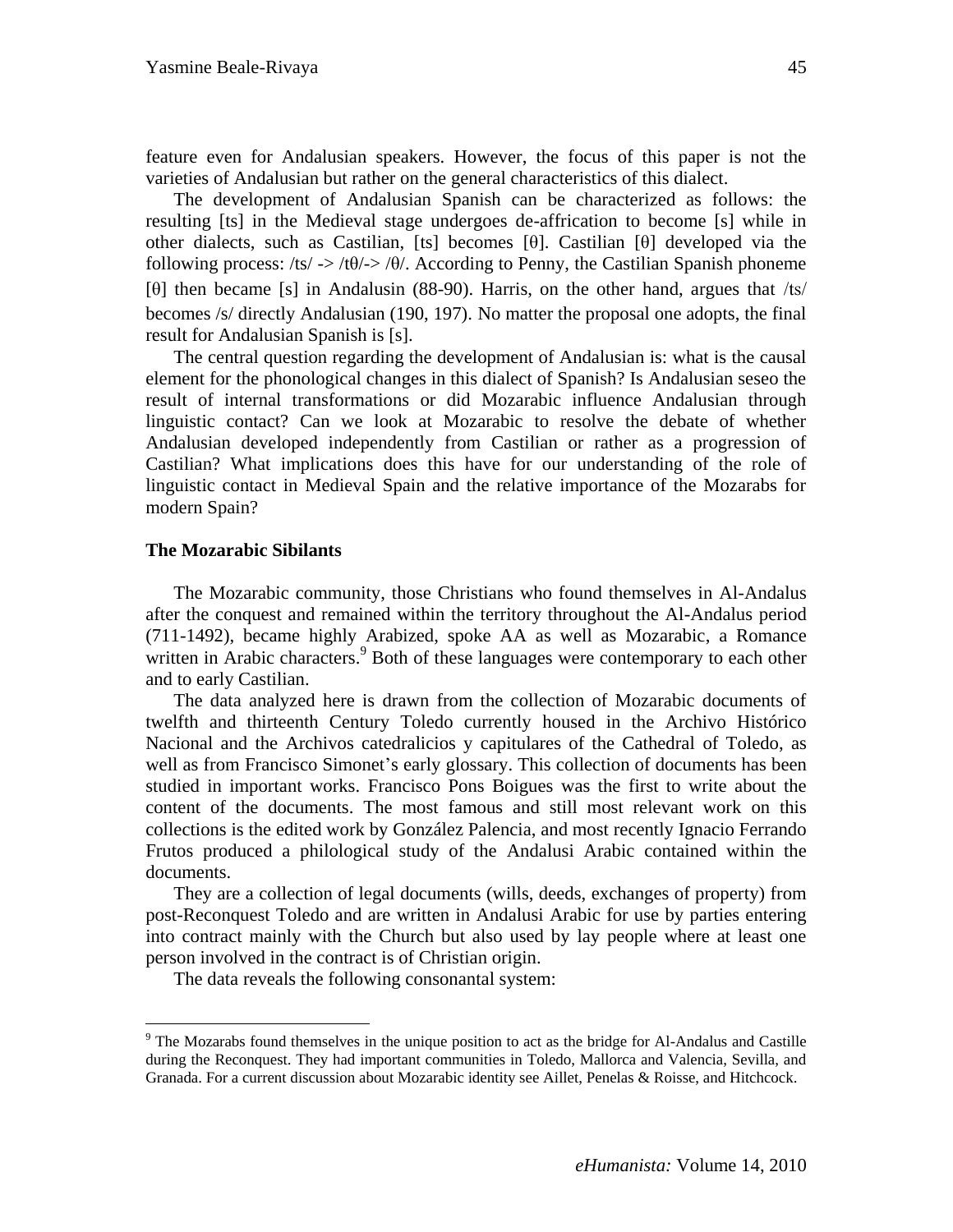|            | $Bi-$<br>labial | Labio-<br>Dental | Dental     | Alveolar        | Palatal         | Velar  | Uvular      |     |
|------------|-----------------|------------------|------------|-----------------|-----------------|--------|-------------|-----|
| Plosives   | /b/             |                  |            | /t/ /t/ /d/ /d/ |                 | /k//g/ | /q/         |     |
| fricatives |                 | $/f/$ /v/        | $\partial$ | /s//s/          | $1/\int /3$     |        | $ {\bf R} $ | /h/ |
| Affricates |                 |                  |            |                 |                 |        |             |     |
| nasals     | /m/             |                  | /n/        | /1//1/          | $\sqrt{\Delta}$ |        |             |     |
| laterals   |                 |                  |            |                 |                 |        |             |     |
| Trills     |                 |                  |            | /r/             |                 |        |             |     |

# **Figure 5: Mozarabic Consonant System**

It is clear that Mozarabic has a rich phonological system. In order to compare this data set with that of Castilian and Andalusian, let us first identify the main sibilant phonemes and distinguish the allophones.

[s] and [ $\int$ ] appear to be in free variation. They can appear in the same position and, in some cases in the same words. This phenomenon occurs whether the word in question is of Arabic or of Latin origin.

| Word initially:               |        |                                                                        |                             |
|-------------------------------|--------|------------------------------------------------------------------------|-----------------------------|
| <b>TO PURCHASE</b>            |        | [istara] استرى or [i<br>اشترى                                          |                             |
|                               |        |                                                                        | verb: past tense: purchased |
| <b>ESTEBAN</b>                | اشتابن | $[i]$ tiban]                                                           | Proper last name            |
| سَنَدْدَل SENDAL              |        | [sandal]                                                               | Castilian: cendal           |
|                               |        |                                                                        | Latin:CENDALE               |
| <b>SANT</b>                   |        | تشنت or [sant] or [sant]                                               | Castilian: Santo            |
|                               |        |                                                                        | Latin: SANTUS               |
| <i>Intervocalic:</i>          |        |                                                                        |                             |
| CABBUSA فبوسه [qabusa]        |        |                                                                        | Castilian: capacho          |
|                               |        |                                                                        | Latin: CAVUS                |
| [falmon] شلمون SALMON         |        |                                                                        | Proper last name            |
| [etembir] شتمِّنبر SEPTEMBER] |        |                                                                        | Castilian: Septiembre       |
|                               |        | Feason [bisabab] or ابنيب [biʃabab]Arabic: for any reason] بسبب REASON |                             |
| After another consonant:      |        |                                                                        |                             |
|                               |        | [karʃia] غرشية [karsia] خرسية [karʃia] خرسية [                         | Proper last name            |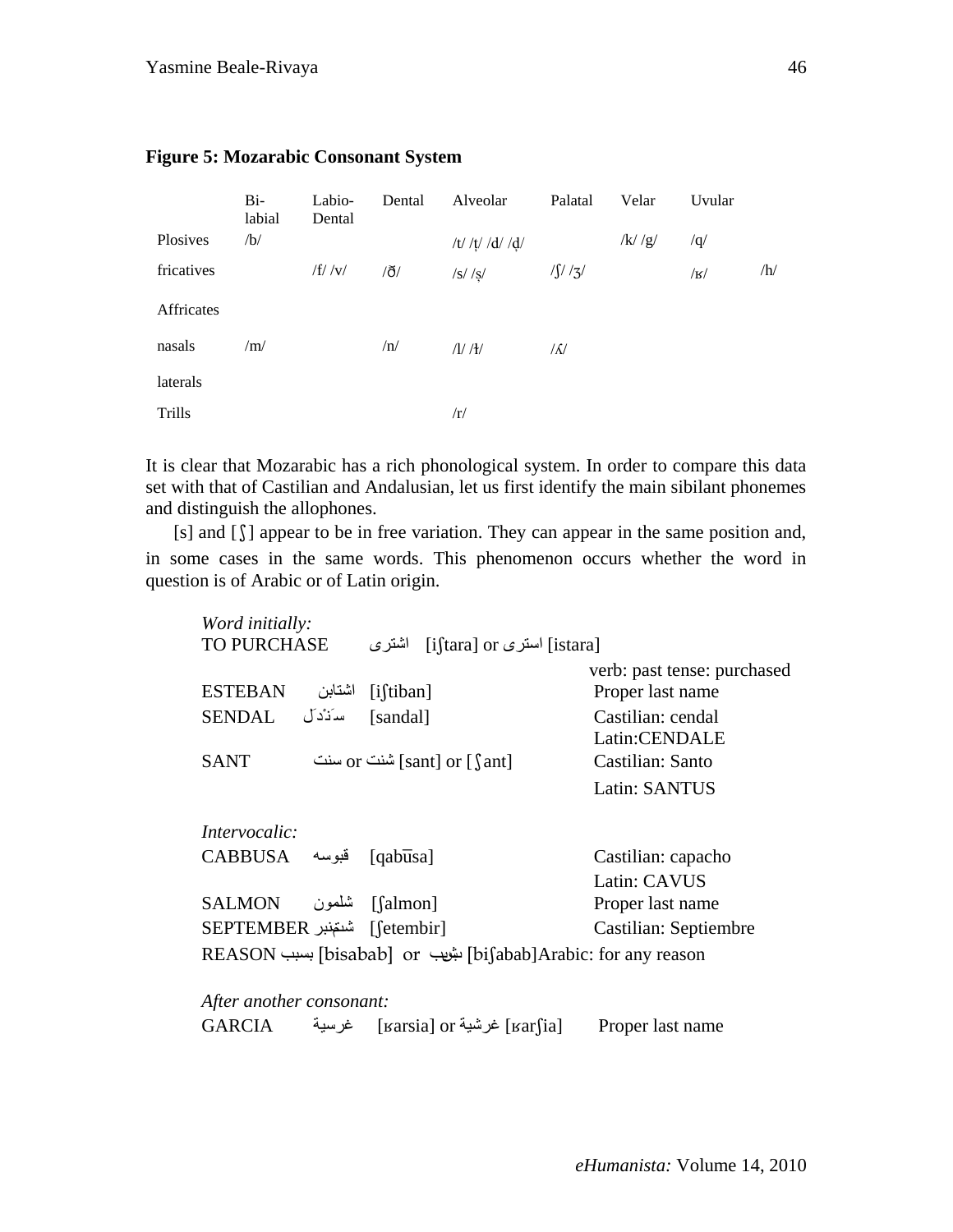The data above serves to show that in the Mozarabic documents,  $[s]$  and  $[{\uparrow}]$  are in free variation. A rule cannot be applied to consistently predict whether one or the other phoneme will be produced. In the case of GARCIA while in Castilian  $k+i \geq k \leq k$ , in Mozarabic we find directly either [s] or  $\lceil \cdot \rceil$  in the same period as Castilian /ts/. It is not immediately apparent whether Mozarabic underwent the same process as Castilian from this limited data. It may be that Mozarabic developed in the following manner  $k+i$ ->/ts/  $\Rightarrow$  [s] or  $\int$ ] but that it did so faster than Castilian. However, consider:

ARÇOBIXPO ارصثسة] ars̠obisb] Castilian: arzobispo Latin: ARCHIEPISCOPUS

"Arzobispo" produced a different result than did the previous set of words. Latin  $k+I \rightarrow$ s̠ or ص." Arzobispo" is a learned word, and would not have succumbed to same rate of phonological changes that more common words would have undergone. Therefore, we find evidence of two different stages of phonological development in the same body of evidence. This example betrays a previous step in the development of the Mozarabic sibilants. It is common for learned words, or words that are only used in particular contexts to retain an older phonological form, while more commonly used terms develop at a faster rate.

Galmés de Fuentes (1983: 88-89) reports finding similar data: *Barçile, çerba, moçuela*. These examples serve to exemplify that in Mozarabic there must have been a stage where affricate the sequence /ts/ was productive but, he goes on, due to their numerous manners of representing /s/, they did not linger in the palatal position but  $quickly moved on to the alveolar /s'.$  is one of the manners of representing /ts/ of words of Latin origin. It is possible that speakers of Mozarabic could not readily distinguish the Arabic /s/ from /ts/.<sup>10</sup> Therefore, words of Arabic origin would have undergone the same phonological processes as those of Latin inheritance.

Contrary to Galmés de Fuentes, I argue that it was not the writing that was the motivator for the linguistic change, but rather, the varying graphemic representations reflect the rapidly changing language itself. The data suggests the following Mozarabic development:

> k+[front vowel]->/ts/ briefly For example: Latin: CENDALE -> [tsandal]  $/ts$  >  $/f$  Both are in the same point of articulation.  $[tsandal]$  ->  $[$  $[andal]$

 $\overline{a}$ 

<sup>&</sup>lt;sup>10</sup> One could also argue that Arabic  $\frac{s}{}$ /ts/ in Mozarabic but there is not sufficient evidence to suggest that speakers of Mozarabic interpreted the ص differently depending on the origin of the word. If one argues that Mozarabic is a coherent linguistic system then it follows that the most likely argument is that one symbol represents one phoneme unless there is external evidence to suggest otherwise.

 $10 / \Theta$  developed from /ts/ and /dz/ in Castilian.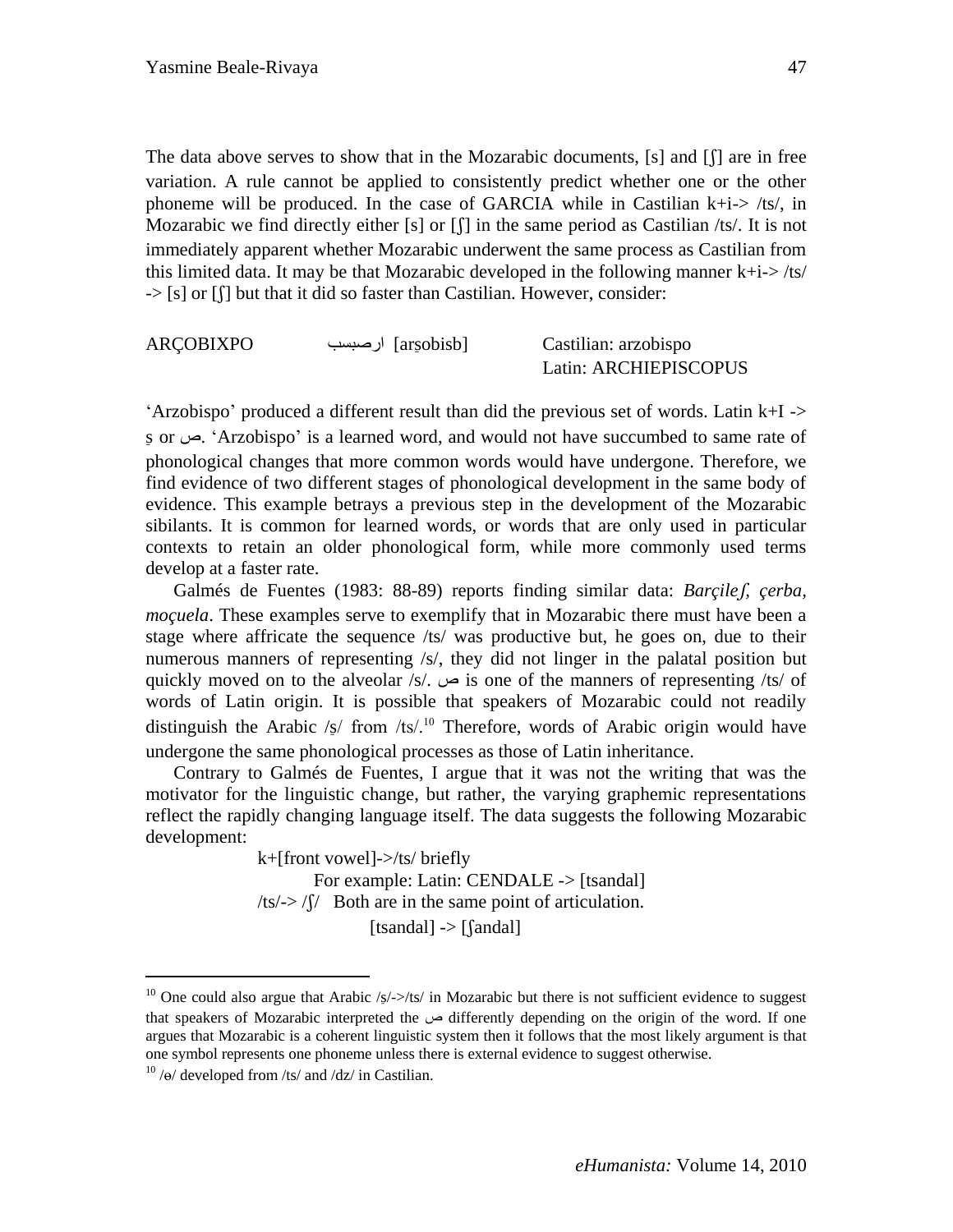$/\int$ /->/s/ [andal]->[sandal]

The data reflects that the transition from  $\sqrt{2}$  to /s/ was not complete at the time the documents were produced. This rule would indicate that eventually, in the Mozarabic documents the word for 'to purchase' المُشترى] [iftara] will be exclusively spelled استزى [istara]. In fact, as the collection of documents nears the thirteenth Century, the ش is used with less frequency, being replaced by ص more consistently.

Through the influence and aid of the Mozarabic community and language, many Arabic words entered into the Spanish language. Many of these also included words with Arabic sibilants. Consider:

OLIVE الشيتون] alzeitun] Spanish: aceituna origin: Arabic

In Southern Spanish, this word is pronounced today as [aseituna], but [abordina] in the Castilian Spanish dialect. Following Penny"s discussion of the development of the sibilant system in Spanish, this outcome is unexpected since pre-sixteenth Century /z/ should have devoiced, becoming /s/, therefore creating the impossibility of the existence of the pronunciation [a $ee$ ituna] in any dialect of Spanish and yet it exists.<sup>11</sup> If / $e$ / in 'aceituna' developed from /z/, we should find many other words with this seemingly odd phenomenon. What accounts for this unexpected result?

On the verso of several of the Mozarabic documents of Toledo where the word "aceituna" appears we find the inscriptions: *Aseytuna, Dazaituna,* and *Aldee dazeitona*.  $This suggests that the orthographic symbol  $\mathcal{Y}$  represented most closely the affricate  $[d\xi]$ .$ in Andalusi Arabic and was not pronounced as [z]. In turn, when "aceituna" was borrowed into Castilian it must have sounded like [aʤeituna]. The affricate [ʤ] devoiced to become [ts]. Castilian /ts/ became /ɵ/ and /s/ in Andalusian. The process of devoicing [ʤ] is not internal to Mozarabic but rather a process internal to Castilian. This process accounts for the following data:

| <b>DECEMBER</b>                                         | [diʤinbir] دجنبر | Lat: DECEMBER |
|---------------------------------------------------------|------------------|---------------|
| <b>LAND WITHIN A PARISH</b>                             | [ckamaʔia] جماعة |               |
| [addzam?a] الجامع [addzam?a] CATHEDRAL OR LARGER CHURCH |                  |               |
| <b>NORTH</b>                                            | [adʤanub] الجنوب |               |

Unlike in Castilian, Arabic 'dhaal'  $[\delta]$  and 'zaal'  $[z]$  merge in Mozarabic. Consider the expression meaning 'the afore mentioned' المذكور [almaðkur]. المذكور is repeatedly

 $\overline{a}$ 

 $11 / \omega$  developed from /ts/ and /dz/ in Castilian.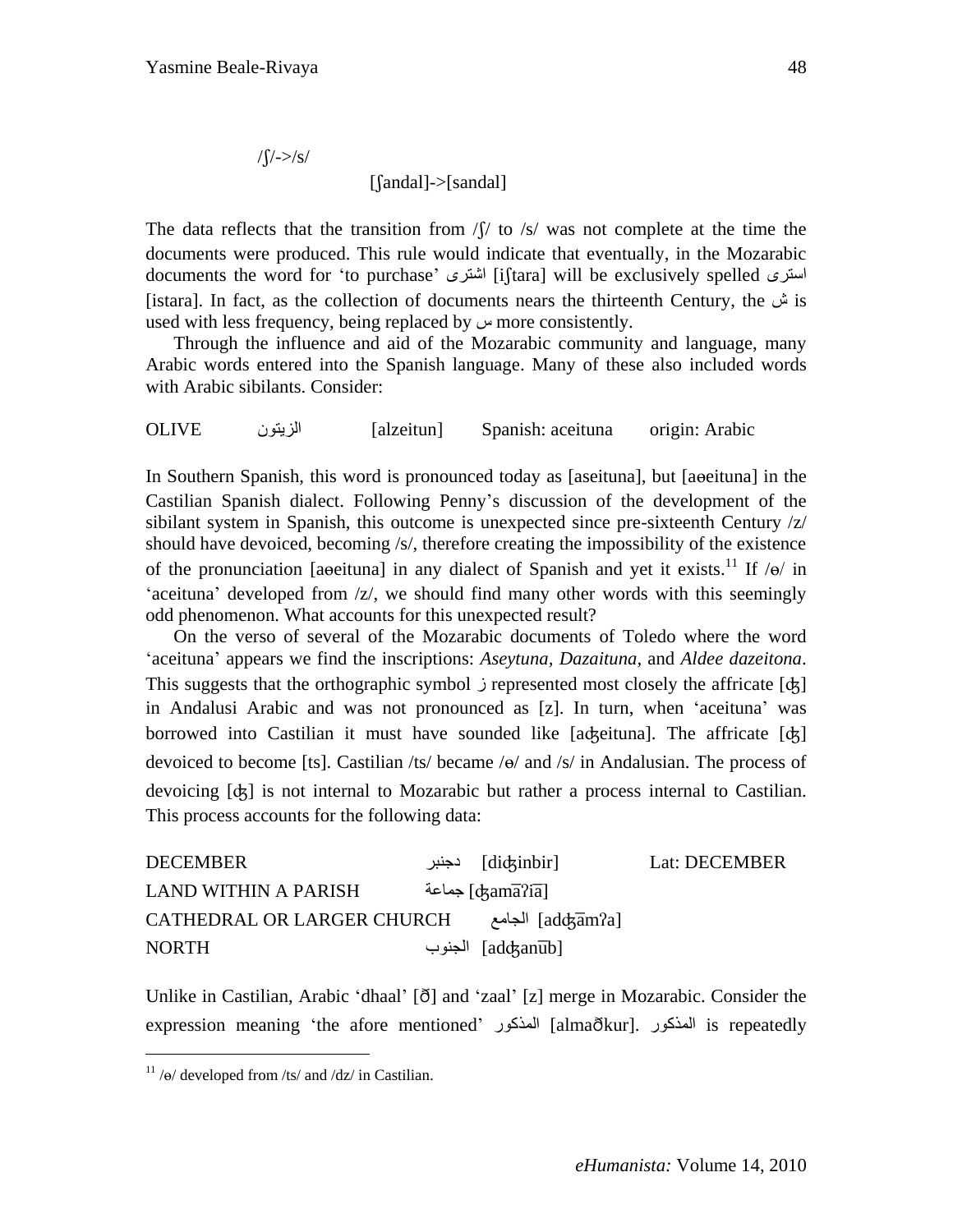written as المشكور] almazkur] in the documents of the Mozarabs of Toledo. The consistency in the manner in which this item is written suggests that the phonemes represented by the "dhaal" and "zaal" have merged. I reproduce here examples from three different documents.

12 13 المذكوفي

In each of the above examples the  $\Delta$  'dhaal' dips below the line as would a  $\Delta$ 'zaa'. In fact, if one were to reproduce a  $\dot{\mathcal{L}}$  zaa' in this writing system, it would look exactly the same. If we take the word meaning olive, Spanish "aceituna" and Arabic "zeitun" سيتون, we can see that the "zaa" is transcribed exactly as the "dhaal".



 $\overline{a}$ 

The fact that the merging of the transcription of the "dhaal" and the "zaa" occurs irrespective of the origin of the word (whether Latin or Arabic) suggests that this phenomenon is not only be transcriptional but also phonological, however optional. Although  $\partial$  and  $\partial$  are distinct phonemes, the auditory distinction poses difficulty for the Mozarabic speaker. In the Mozarabic documents  $\langle \delta \rangle$  becomes [z]:  $\langle \delta \rangle$ -> [z]. This phenomenon also supports the argument that although scribes were trained in legalistic formulas, their level of education did not extend much further. These types of errors reveal a lack of familiarity or understanding of orthographic norms and the scribes rely on their linguistic perceptions to interpret spellings of standard words.

|  |  | Figure 6 From Mozarab -> Castilian -> Andalusian |  |
|--|--|--------------------------------------------------|--|
|  |  |                                                  |  |

| Mozarab | $K + (i/e)$ | S | Ş  | B  | ð |
|---------|-------------|---|----|----|---|
|         | ts          | S | ts | B  | z |
|         |             | S |    | B  | z |
|         |             | S | ν  | JZ | z |

<sup>12</sup> AHN: sección clero y secular, Toledo, Catedral: legajo:  $3000 \# 7$ . Copy  $\# 3$  dated 1253 from original dated January 1177. Sale of an olive grove by Elvira Díaz to Micael Mid(r)is.

<sup>&</sup>lt;sup>13</sup> AHN: sección clero y secular, Toledo, Catedral: legajo: 3002 #18: Dated February 1177.

The sale of virgin land in Olías la Mayor in the favor of don Domingo ben Alrim of the convent of the church of San Clemente.

<sup>&</sup>lt;sup>14</sup> AHN: sección clero y secular, Toledo, Catedral: legajo: 3034 # 3. Dated July 1137. Donation to the Cathedral of Santa María of Toledo of an inheritance by Maria, daughter of Mair Temam.

<sup>&</sup>lt;sup>15</sup> AHN: sección clero y secular, Toledo, Catedral: legajo: 3000 # 7.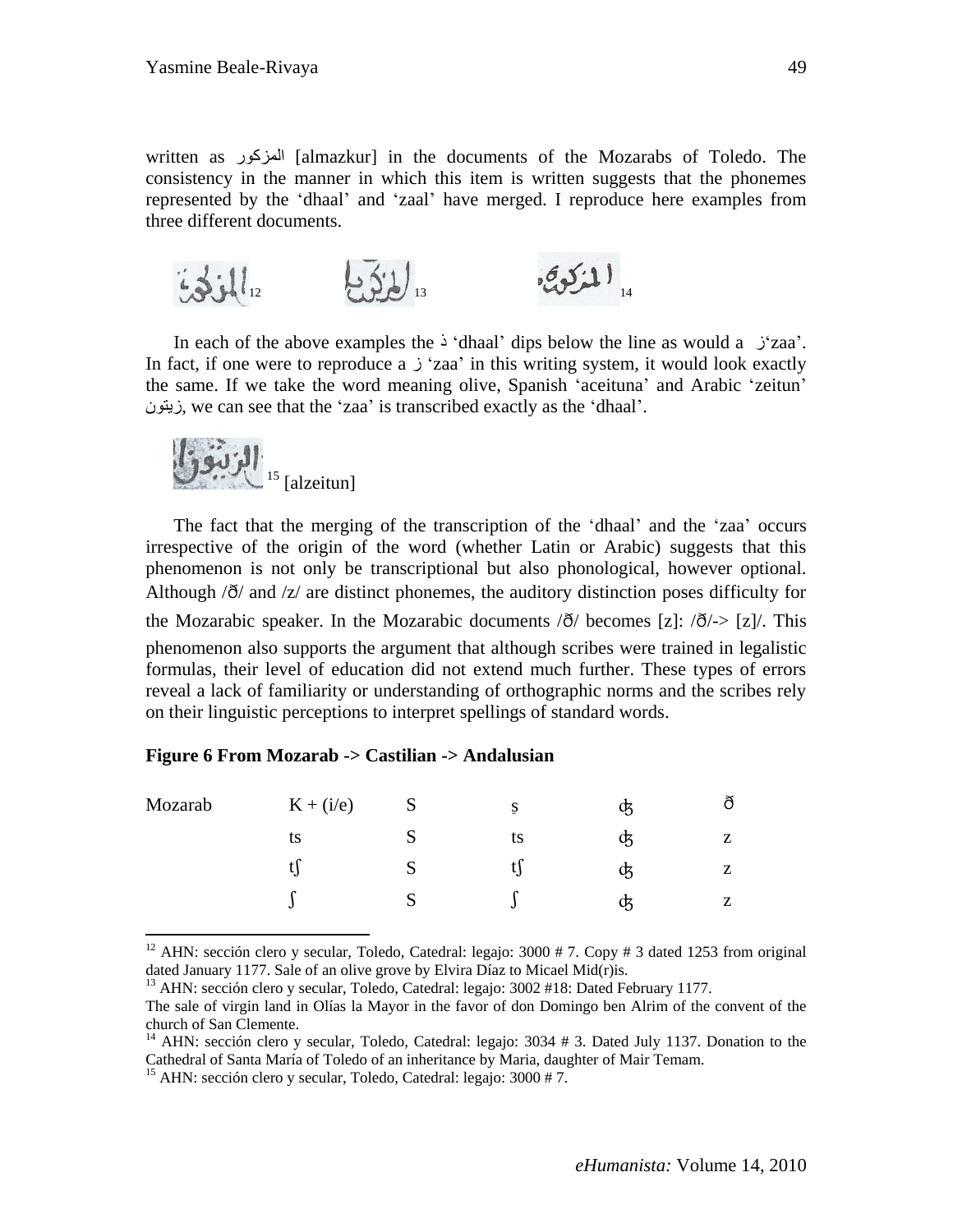|            |   | ⊾ | ω |  |
|------------|---|---|---|--|
| Castilian  | O | ⊾ | с |  |
| Andalusian | O | ີ |   |  |

Figure 6 summarizes the phonological changes discussed above. The most striking element of this chart is the fourth column which shows the changes to /ʤ/. Before being

included in either Castilian or Andalusian, the phoneme /ʤ/ had already devoiced to become /ts/. This is a process that occurs before Castilian becomes the dominant language in Toledo, and before the development from  $\frac{1}{s}$  to  $\frac{1}{\theta}$  and  $\frac{1}{s}$  which occurred in Castilian and Andalusian respectively. Had /dz/>/ts/ completed the cycle and become /s/ in Mozarabic, then one could argue that Andalusian seseo may have been influenced or motivated by Mozarabic seseo. However, this change had not occurred by the time and Castilian became the dominant language in Toledo. The data presented here supports the claim that the causal connection between Mozarabic and Andalusian seseo is, to say the least, spurious. There is no obvious reason, when looking at the data of the Mozarabic documents why the claim should be made that there is a causal connection between Mozarabic and Andalusian seseo. In fact the same sound in Mozarabic gave two completely different results in Castilian and Andalusian. Who is to say that it would have been impossible for /ts/ to develop into  $\theta$ / in Andalusian? There is no reason internal to Mozarabic to explain why /ts/ became  $/\theta$  in Castilian and produced a different result in Andalusian, mainly /s/. This data strongly sustains the idea that Andalusian seseo is an internal phenomenon and not a change which was produced through linguistic or cultural contact. The question becomes, why, in spite of the lack of data to support the Mozarabic-Andalusian seseo theory it is still perpetuated. I suggest that it is for two reasons. First, in order to support the idea of a Spanish identity, which is independent from a "semitic" one, it is useful to emphasize Mozarabic, which is an allusion to a continuous visigothic Christian presence throughout the Andalusi period, rather than recognize possible influences from linguistic contact with Arabic. However, as the evidence suggests, there would also not be a linguistic reason to call upon Arabic for the seseo in Andalusian. In fact, Andalusian seseo seems to be an internal development rather than external.

As for the question of Vulgar Latin  $\frac{1}{3}$  resulting from word initial  $\frac{1}{4}$  as in IUSTUS and IUNIUS, finally becoming /xusto/ and /xunio/ respectively in Modern Spanish. Mozarabic does not indicate a process of velarization of the yod  $(i)$ . In the case of the words of Latin origin, all traces of the Laing /y/ or /i/ remain.

Consider:

| JUST                            | [yusta] يستة           | Lat: IUSTA Cast: Justa |  |
|---------------------------------|------------------------|------------------------|--|
| [yanair]     ينير       JANUARY |                        | Lat: IANUS             |  |
| <b>JUNE</b>                     | رنيه [yiūnio]    يونيه | Lat: IUNIUS            |  |
| <b>JOHN</b>                     | [yuanis] يوانش         | Lat: IUANUS            |  |
|                                 |                        |                        |  |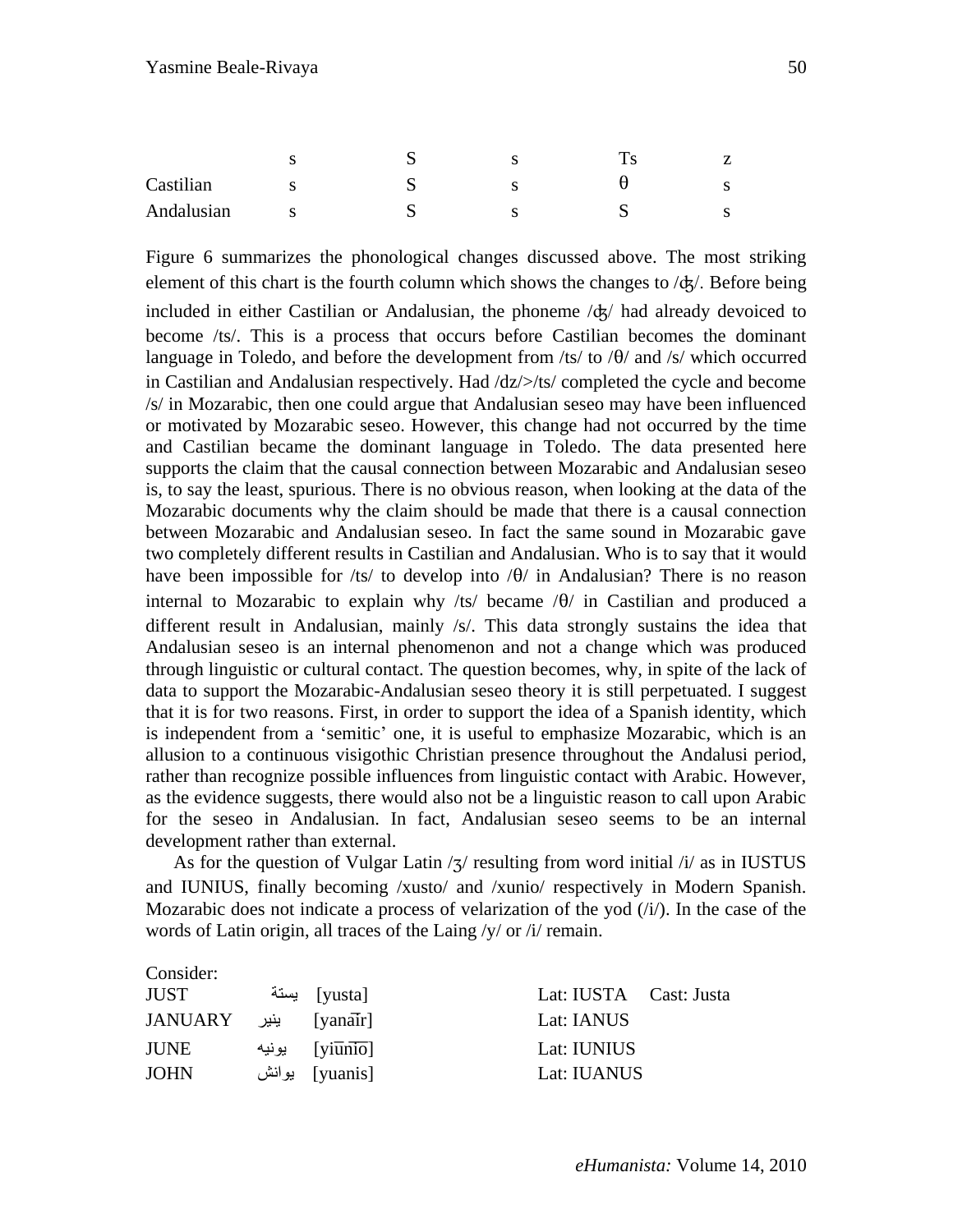| <b>JULIAN</b> | [yulian] یلیان | Lat: IULANUS |  |
|---------------|----------------|--------------|--|
| <b>JULIA</b>  | [yulia] يَولية | proper name  |  |

In each case of the above cases, the initial  $/y/$  is still evident in Mozarabic, even in cases where it was lost in Castilian such as IANUS which became "enero" in Spanish. Had initial /y/ become /dz/ or /z/ in Mozarabic, given the alternation in the case of [almakur] المذكور and المشكور] almazkur] and zeitun سيتون one would expect that this variation be apparent in this data as well. It is possible that the initial yod was pronounced /dz/ or /z/ in Mozarabic but there is no evidence in the documents to support this.

# **The Relationship between Geography and Phonology**

In addition to the phonological evidence, it is useful to consider the geographical distribution of the contemporary seseo and "ceseo" and compare it with that of the most important Mozarabic communities. The analyses proposed by Penny et al. suggest that there should be no area where "ceceo" or "ceseo" is the predominant phonological characteristic which can historically be linked to Mozarabic. Therefore, the development of seseo can be strictly attributed to the Mozarabic influence on Castilian. Let us consider the principal areas of the Mozarabic dialects as identified by Galmés de Fuentes: Toledo, Seville, Mallorca and Valencia, Murcia, and Granada.



# **Figure 7 Distribution of Iberian** *seseo*<sup>16</sup>

 $\overline{a}$ 

<sup>&</sup>lt;sup>16</sup> See Freixeiro.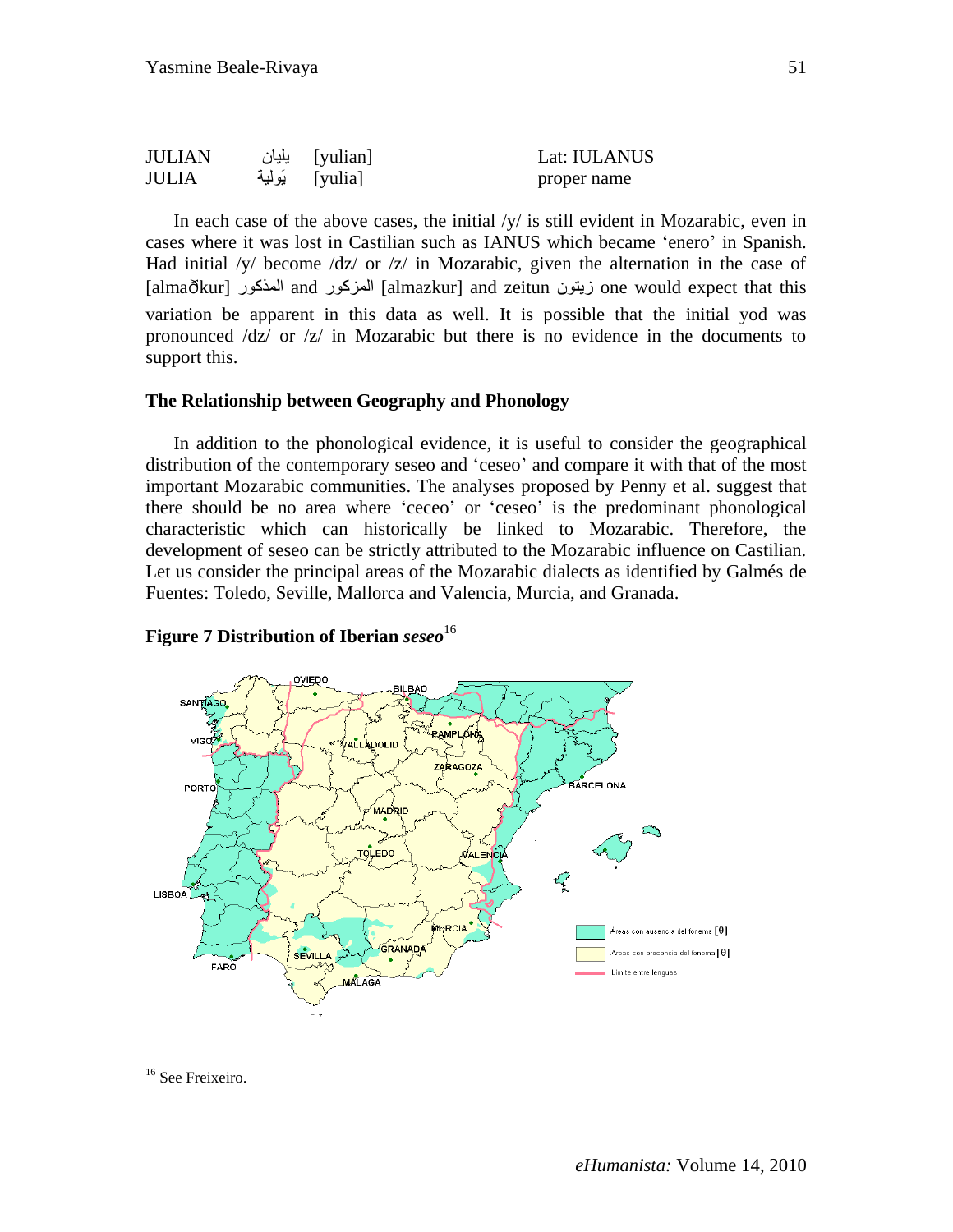Figure 7 plots the areas where there is a dialectal distinction between the sibilant [s] and [ɵ] and where there is none. According to Susana Freixeiro, speakers in Toledo, the center of Mozarabic cultural identity, Granada, and parts of Murcia speakers distinguish /s/ and /ɵ/ as two separate phonemes. In Valencia/Mallorca, and Seville speakers do not make this distinction. Based on this dialectal map, the correlation between Andalusian seseo and Mozarabic is not immediately apparent given that the very areas where there had been a concentration of Mozarabs produced widely diverging linguistic results in terms of the sibilant phonemes. It seems that the predominant tendency is toward a phonemic distinction between [s] and  $\lceil \theta \rceil$  in the Iberian Peninsula in general, and most of modern Spain in particular. The exceptions to this general trend are the areas encompassing: Portugal, Basque Country, Cataluña, Valencia, and spotted areas between Seville and Granada and along the Southern coast.

### **Conclusion**

The extent of the lingering influence of Mozarabic on Modern Spain is a question that has fascinated scholars for some time and continues to be the central focus of scholarly publications (Hitchcock, Aillet, Penelas & Roisse). Despite the vast scholarship on the significance of the Mozarabs for Iberian history many questions remain. In fact, the very term Mozarab has been fraught with controversy, has been used inconsistently and, in some cases, abused within the scholarship (Barceló 255-58).

In his most recent work, Hitchock spends a considerable amount of time on the terminological question of "Mozarab," whether this term refers to those Arabized Christians living within or without Al-Andalus and whether one can really talk about an Arabized Christian-Mozarab vs. a convert to Islam-Muwallad. He argues that "to make a distinction on religious grounds […] is hazardous" because the affiliation to one or another religion seems to have been very superficial, at least in the early period of Al-Andalus (Hitchcock 35-39). If one follows this line of reasoning, it is difficult to argue for a Christian visigothic uninterrupted lineage, and therefore, the linguistic influence in a particular dialect of Spanish based on these affiliations is difficult to support.

The Mozarabic community served as a bridge for the Castile and Al-Andalus during the period of the Reconquest. They were Christians, and therefore were familiar to the Christians of the North, on the one hand, and acted as cultural and linguistic interpreters for both the Northern Christians coming into Al-Andalus and the native populations of the area. In terms of their linguistic contributions, we know that it is through them that many Arabic terms were introduced into the Spanish language. However, to date the question as to the phonological contributions of Mozarabic to Castilian has not been thoroughly explored, in particular with regards to Andalusian seseo. It has been generally accepted in the scholarship that Andalusian seseo developed as a result of either linguistic contact or due to the presence of a Mozarabic substratum (Craddock) and yet, there has been little attention paid as to how and when this process might have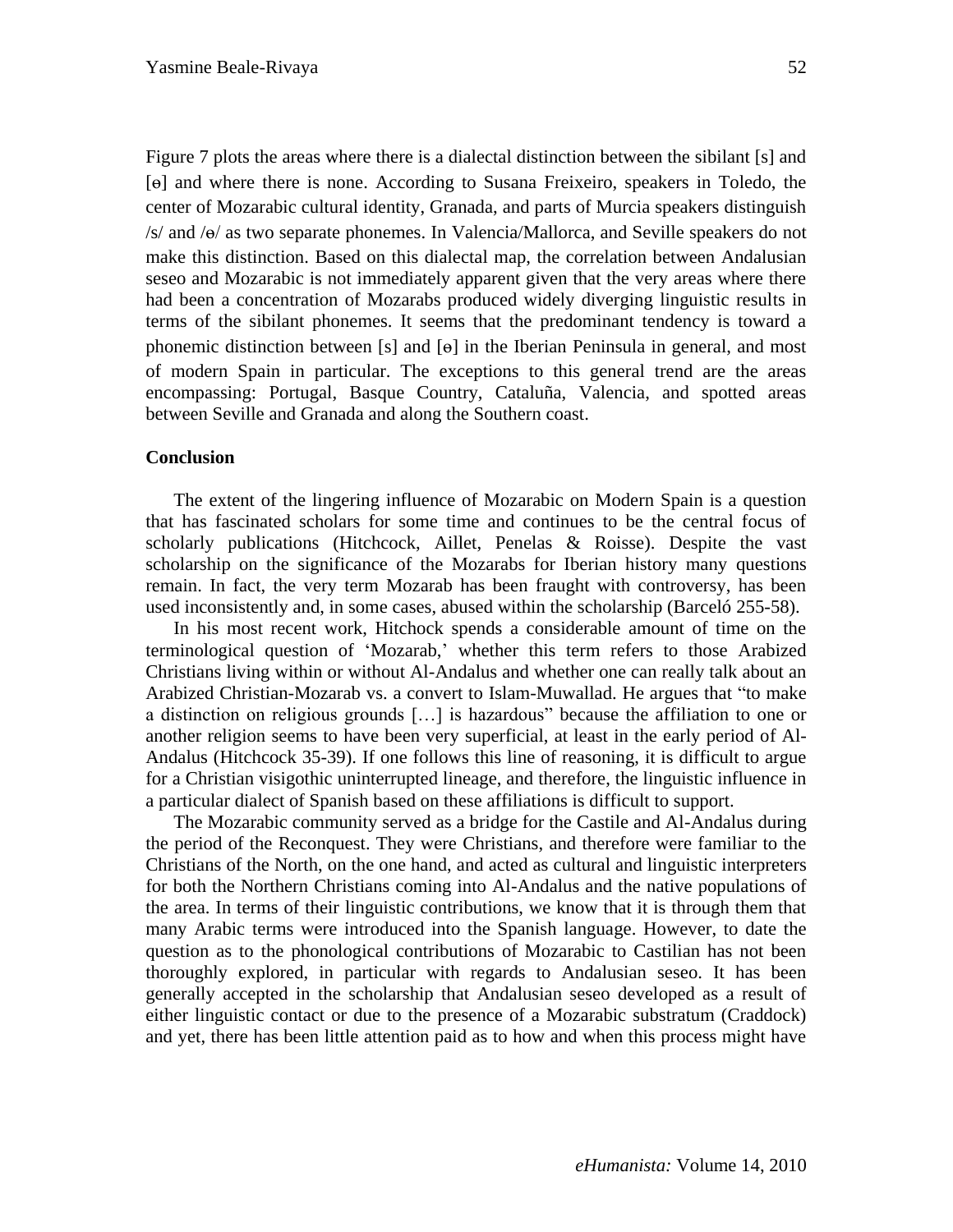occurred. Further, there has been little analysis by historical linguists to confirm the hypotheses.

The comparative analysis of the sibilants of Castilian and Mozarabic laid out here reveals that there is not a sufficient relationship between the Mozarabic data and the Andalusian data to claim a causal relationship for Andalusian seseo. In fact, it seems that Andalusian seseo is an internal process to Andalusian and occurred independently from linguistic contact with the Mozarabic community. In addition, the geographical considerations cause us to pause and reconsider the relationship between languages of the Iberian Peninsula and the known population settlements. There seems to be a disconnect between geography and language that has been mostly overlooked in the scholarship. Although, on the one hand, scholars have felt comfortable speculating substratum or linguistic influence of native languages in particular areas, on the other, they have shied away from geographical analyses. This is probably due to the fact that linguistic geographical borders are difficult to define diachronically. This is work more suited for synchronic studies by linguistic anthropologists rather than philologists. However, the absence of a sustained consideration of the geography does limit our understanding of the historical linguistic realities.

Finally, the question of Mozarabic as the foundation of seseo really stems from the linguists' attempts to explain the peculiar development of the Spanish sibilant system which is unlike any of its Romance counterparts, in particular with regards to the apical /s/ so closely identified with Spain. I suggest that the scholarship look more closely towards the Iberian languages (Llecarvones [Murcia to Tarragona], Bastetani [Granada to Almería], Oretani [Jaén to Cuenca]). Although the possibility of an Iberian substratum seems remote, it is interesting to note that the general divisions of these Iberian languages correspond to dialectal divisions in Modern Spain, such as the regions of Granada and Almería, Murcia and Valencia, Cataluyna.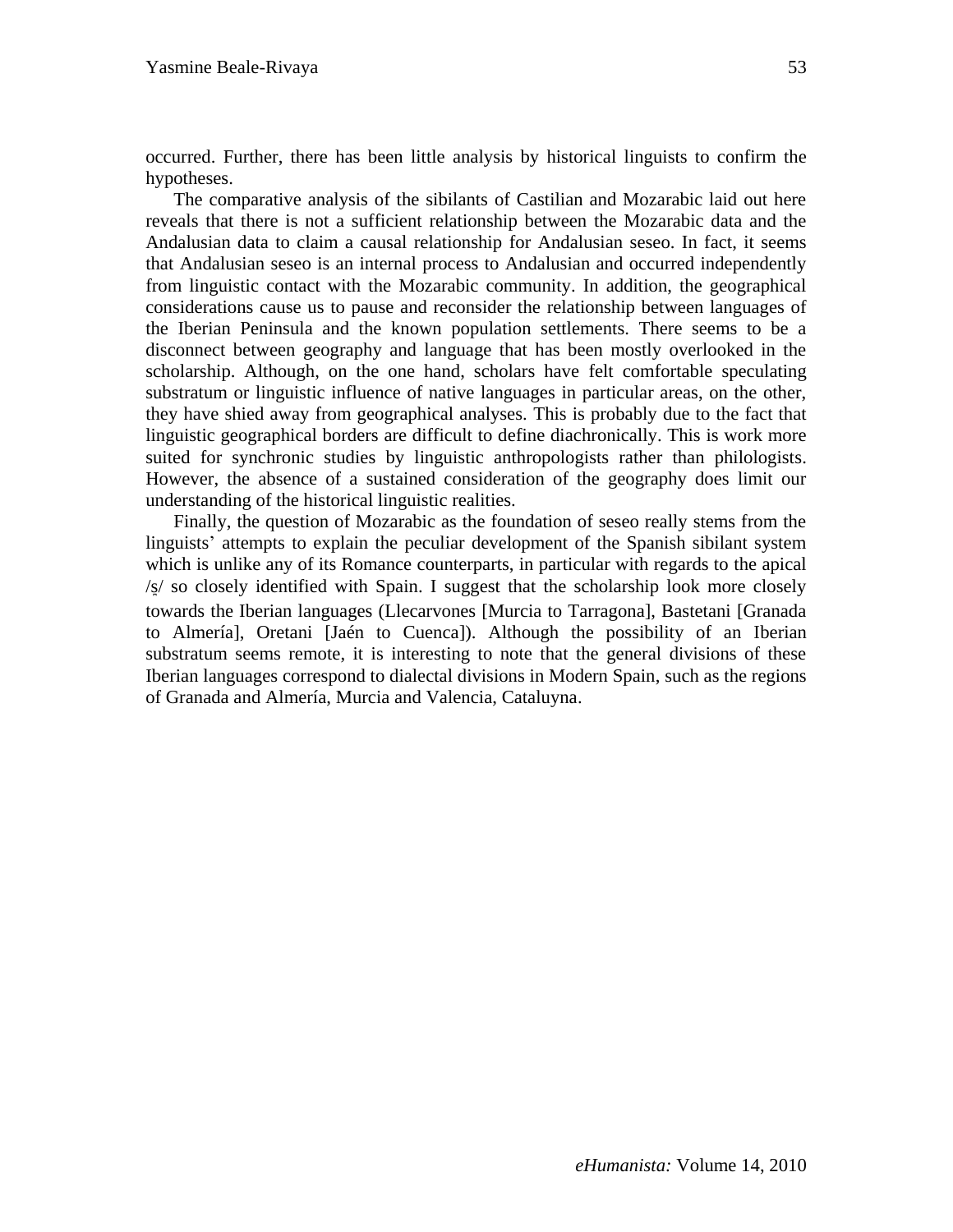#### Works Cited

- Aillet, Cyrille, Penelas and Philippe Roisse, eds. *¿Existe una identidad mozárabe? Historia, lengua y cultura de los cristianos de al-Andalus (siglos IX-XII).*  Madrid: Casa de Velázquez, 2008.
- Alonso, A. Rafael Lapesa ed. *De la pronunciación medieval a la moderna en español.* Madrid: Gredos, 1967.
- Alonso, Amado. "Arabe st>Esp. C.-Esp. st>Arabe ch." *Publications of the Modern Language Association* 62.2 (1947): 325-38.
- ---. "Cómo no se pronunciaban las ç y z antiguas." *Hispania Sacra* 34.1 (1951a): 51-53.
- ---. "Cronología de la igualación C-Z en español." *Hispanic Review* 19.1 (1951b): 37- 58.
- ---. "Cronología de la igualación C-Z en español (conclusión)." *Hispanic Review* 19.2 (1951c): 143-64.
- Asín, Oliver. "En torno a los orígenes de Castilla. Su toponimia en relación con los árabes y los beréberes." *Al-Andalus* 38.2 (1973): 319-91.
- Barceló, Carmen. "Mozárabes de Valencia y "Lengua mozárabe"." *Revista de filología española* 77/3-4 (1997): 253-79.
- Beale-Rosano-Rivaya, Yasmine. "Mozarabic: Culture Contact, Language and Diglossia in Medieval Toledo." Ph.D. Dissertation. UCLA, 2006.
- Castro, Américo. *Los españoles: como llegaron a serlo*. Madrid: Taurus, 1965.

---. *Origen, ser y existir de los españoles*. Madrid: Taurus, 1959.

- Catlos, Brian. *The Victors and the Vanquished: Christians and Muslims of Catalonia and Aragon, 1050-1300*. Cambridge: Cambridge University Press, 2004.
- Chalmeta, Pedro. *Invasión e Islamización, la sumisión de Hispania y la formación de al-Andalus*. Madrid: Mapfre, 1994.
- Corriente, Federico. *A Grammatical Sketch of the Spanish Arabic Dialect Bundle*. Madrid: Instituto Hispano-Árabe de Cultura, 1977.
- Craddock, Jerry. *Latin Legacy versus Substratum Residue*. Berkeley: University of California Press, 1969.
- Delgado León, Feliciano. *Álvaro de Córdoba y la polémica contra el islam: el indiculus luminosus*. Córdoba: Publicaciones Obra Social y Cultural Cajasur, 1996.
- Fanjul, Serafín. *Al-Andalus contra España: la forja del mito*. Madrid: Siglo XXI de España Editores, 2000.
- Ferrando Frutos, Ignacio. *El dialecto Andalusí de la marca media: Los documentos mozárabes toledanos de los siglos XII y XIII*. Zaragoza: Universidad de Zaragoza, 1995.
- Fernández y González, Francisco. *Estado Social y político de los mudéjares de Castilla, considerados en sí mismo y respecto de la civilización española*. Madrid: Imprenta a cargo de Joaquín Muñoz, 1866.
- ---. *Plan de una biblioteca de autores árabes españoles, o Estudios biográficos para servir a la historia de la literatura arábiga en España*. Madrid: Imprenta de Manuel Galiano, 1861.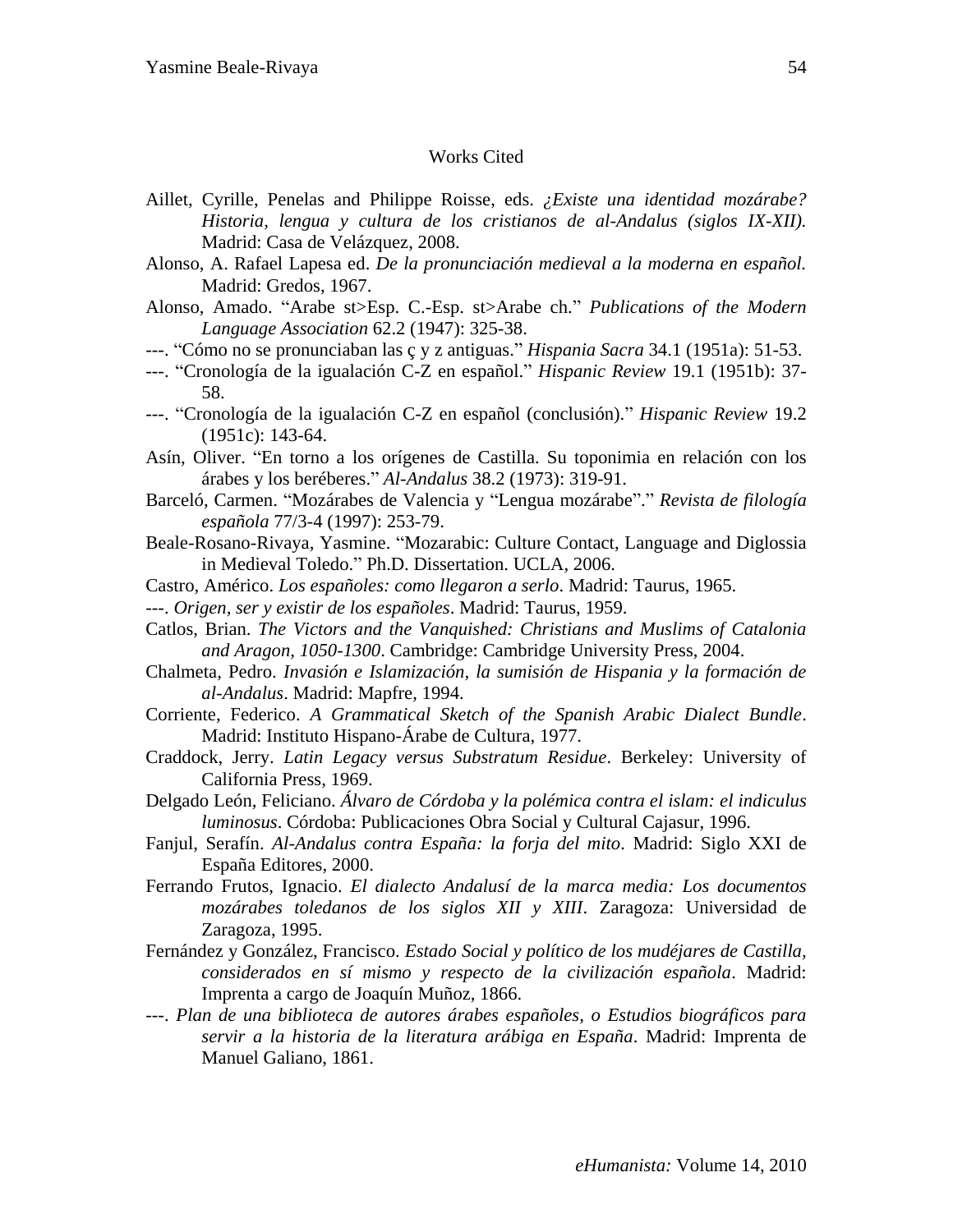- Freixeiro, Susana. "Iberian Seseo." *Wikipedia.* En http://en.wikipedia.org/wiki/Image:IberianSeseo2a.PNG#file.
- Fuentes, Carlos. *The Buried Mirror: Reflections on Spain and the New World*. Boston: Houghton Mifflin, 1999.
- Galmés de Fuentes, Álvaro. *Dialectología mozárabe*. Madrid: Gredos, 1983.
- ---. *Las sibilantes en la romania*. Madrid: Gredos, 1962.
- González Palencia, Ángel. *Los mozárabes de Toledo en los siglos XII y XIII*. Madrid: Instituto de Valencia de D. Juan, 1926.
- Harris, James W. *Spanish Phonology*. Research Monograph No. 54. Cambridge, Massachusetts, and London, England: The M.I.T Press, 1980 [1969].
- Hitchcock, Richard. *Mozarabs in Medieval and Early Modern Spain: Identities and Influences*. Cornwall: Ashgate, 2008.
- Kern, Robert. *The Regions of Spain: a Reference Guide to History and Culture*. Westport, Conn.: Greenwood Press, 1995.
- Kiddle, Lawrence B. "Sibilant Turmoil in Middle Spanish (1450-1650)." *Hispanic Review* 45.3 (1977): 327-36.
- Lapesa, Rafael*. Historia de la lengua española*. 10th ed. Madrid: Gredos, 1981.
- Lipski, John. *Latin American Spanish*. New York: Longman, 1994.
- Lloyd, Paul M. *From Latin to Spanish*. Philadelphia: American Philosophical Society, 1987.
- Martin-Márquez, Susan. *Disorientations: Spanish Colonialism in Africa and the Performance of Identity*. New Haven: Yale University Press, 2008.
- Menéndez Pidal, Ramón. *Orígenes del español*. 8th ed. Madrid, 1976.
- Monroe, James T. *Islam and the Arabs in Spanish Scholarship (Sixteenth Century to the Present).* Leiden: E. J. Brill, 1970.
- Parodi, Claudia. *Orígenes del español mexicano*. México, D. F.: UNAM, 1995.
- Penny, Ralph. *A History of the Spanish Language*. Cambridge: Cambridge University Press, 1991.
- Pons Boigues, Francisco. *Apuntes sobre las escrituras mozárabes toledanas que se conservan en el Archivo Histórico Nacional.* Madrid: Viuda e Hijos de Tellos, 1897.
- Riviere Gómez, Aurora. *Orientalismo y Nacionalismo Español*. Madrid: Instituto Antonio de Nebrija, 2000.
- Sanchez-Albornoz, Claudio. "El porque de España, Un enigma Histórico." *Cuadernos de Investigación Histórica* 7 (1983): 197-208.
- Simonet, Francisco Javier. *Descripción del reino de Granada sacada de los autores arábigos 711-1492*. Amsterdam: Oriental Press, 1979.
- ---. *Glosario de voces ibéricas y latinas usadas entre los mozárabes*. Madrid: La Real Academia Española, 1981.
- ---. *Historia de los mozárabes de España*. Madrid: Turner, 1867.
- Torreblanca, Máximo. "El fonema /s/ en la lengua española." *Hispania* 61.3 (1978): 498-503.